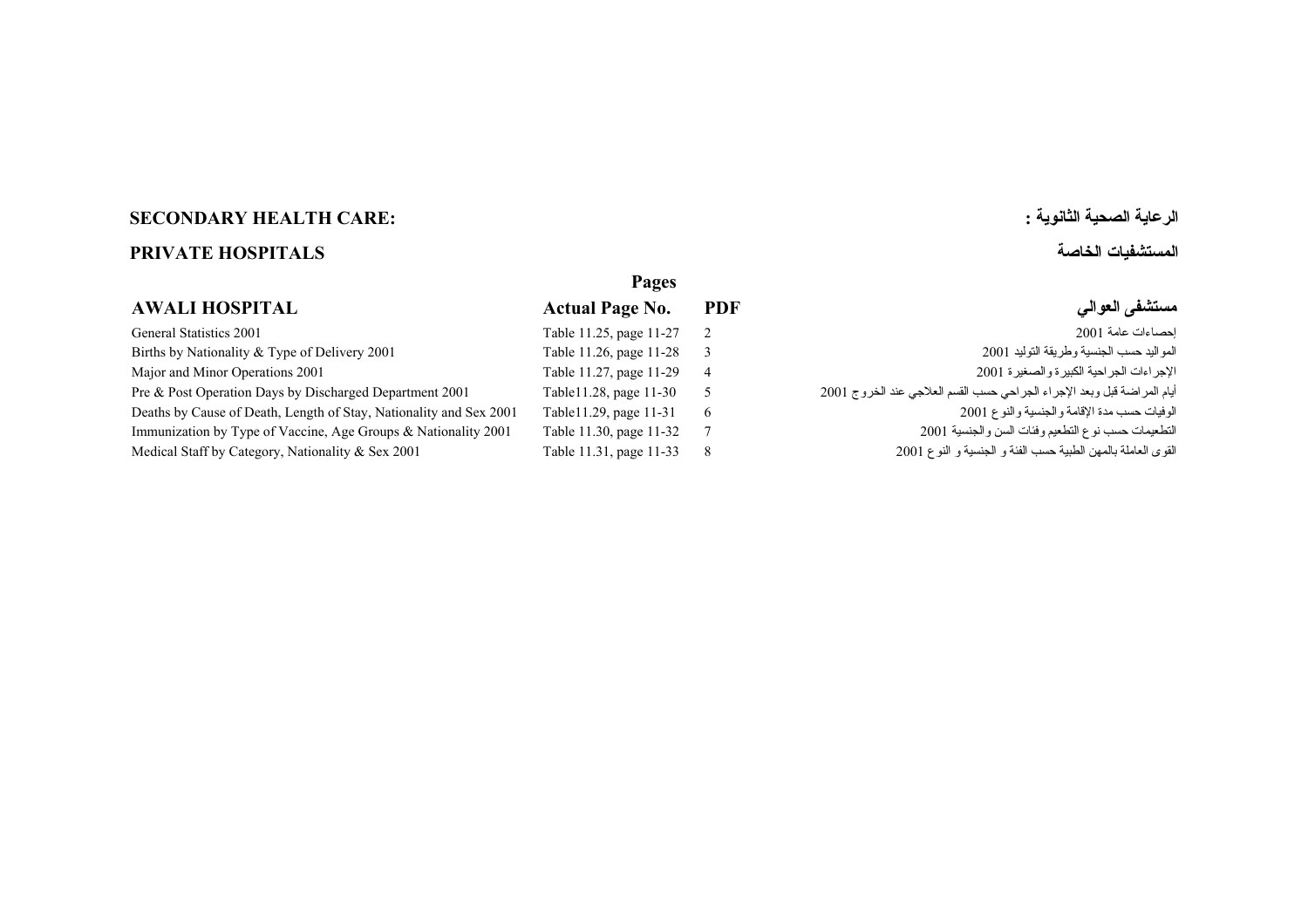<span id="page-1-0"></span>

|                                |                       | العدد  |                           |                            |
|--------------------------------|-----------------------|--------|---------------------------|----------------------------|
| Description                    |                       | No.    |                           | البيان                     |
| Total out-patient visits*      |                       | 32,744 |                           | زيارات العيادات الخارجية ْ |
|                                | Seen by Doctor        |        | زيار ة طبيب  24,277       |                            |
|                                | Seen by Nurse         |        | زيارة ممرضة 3,829         |                            |
|                                | <b>Other Services</b> |        | خدمات أخر <i>ي</i>  4.638 |                            |
| Ante-natal visits              |                       | 1,421  |                           | زيار ات الحو امل           |
| General Practice visits "only" |                       | 9,238  |                           | زيارات العيادات العامة     |
| Physiotherapy                  |                       | 2,781  |                           | العلاج الطبيعي             |
| Total admissions               |                       | 840    |                           | المر ضبي الداخليون         |
| <b>Beds</b>                    |                       | 37     |                           | الأسرة                     |
| Baby cots                      |                       | 8      |                           | أسر ة المو اليد            |
| Laboratory tests               |                       | 53,876 |                           | فحوصات المختبر             |
| Radiology procedures           |                       | 2,413  |                           | أحر اءات الأشعة            |
| In-patient days                |                       | 3,105  |                           | أيام المرضى                |
| Deaths                         |                       |        |                           | الو فيات                   |

General Practice and Physiotherapy visits

\* تريارات العيادات الخارجية : المجموع يشمل المجموع Fotal out-patient visits includes Ante-natal,<br>الحوامل ، العيادات العامة والعلاج الطبيعي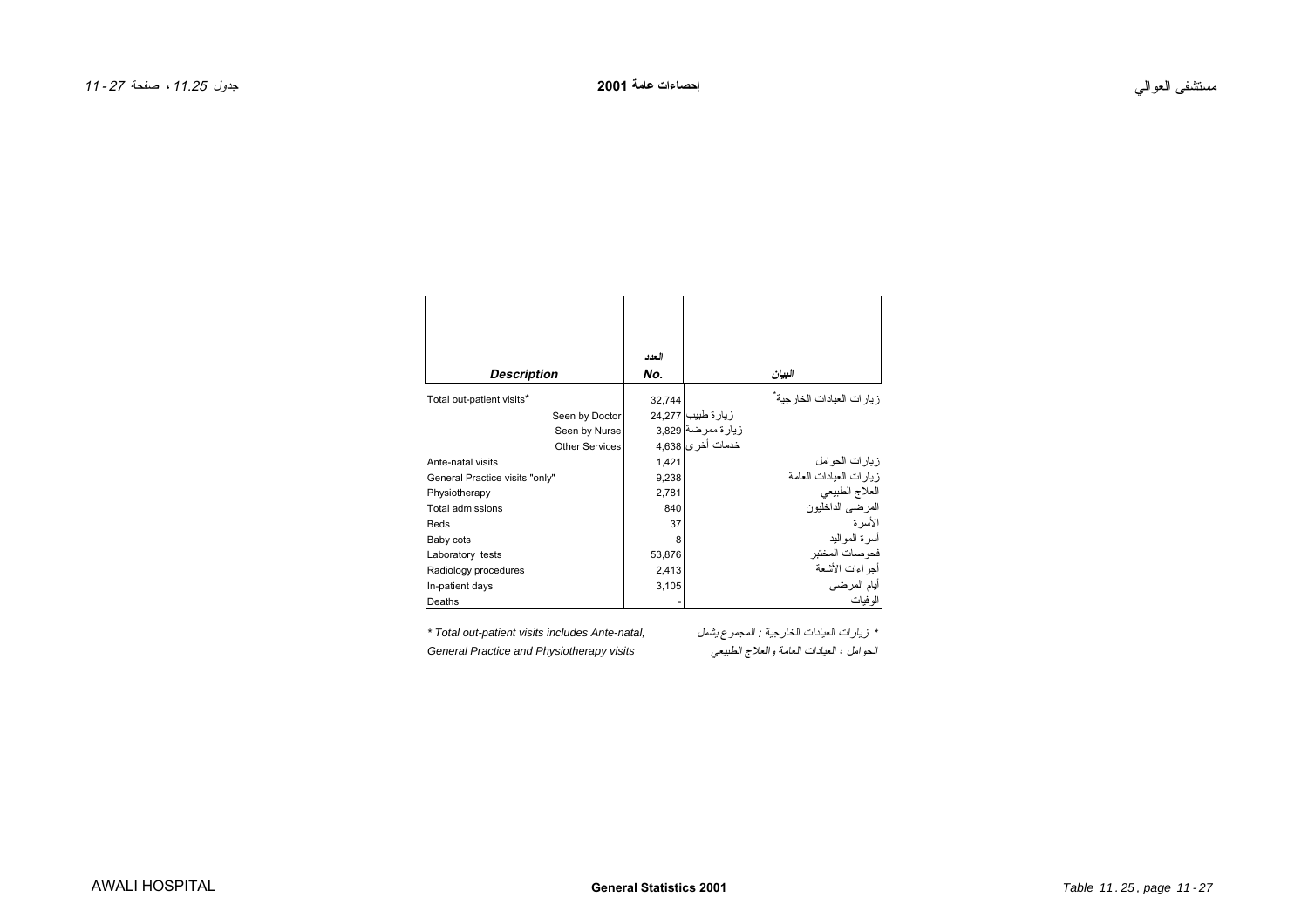<span id="page-2-0"></span>

|                          |                         |               |                   | <b>Live Births</b>   |               |                      | المواليد الأحياء |                                                           |
|--------------------------|-------------------------|---------------|-------------------|----------------------|---------------|----------------------|------------------|-----------------------------------------------------------|
| <b>Births</b>            | جملة                    | المواليد      | جملة المواليد     | <b>Premature</b>     |               | Full Term ناقص       | مكتمل            | المواليد                                                  |
|                          | المواليد                | العوتى        | الأحياء           | مشوه                 | سليم          | مشوه                 | سليم             |                                                           |
| Nationality / type       | <b>Total</b>            | <b>Still</b>  | <b>Total Live</b> | Congenital           | <b>Normal</b> | Congenital           | <b>Normal</b>    | الجنسية / طريقة التوليد                                   |
| of delivery              | <b>Births</b>           | <b>Births</b> | <b>Births</b>     | <b>Abnormalities</b> |               | <b>Abnormalities</b> |                  |                                                           |
| <b>Bahraini</b>          |                         |               |                   |                      |               |                      |                  |                                                           |
| Normal Delivery          |                         |               |                   |                      |               |                      |                  | <mark>ابحريني</mark><br>ولادة طبيعية                      |
| Vertex                   | 27                      |               | 27                |                      |               |                      |                  | ر أسي 27                                                  |
| <b>Breech</b>            |                         |               |                   |                      |               |                      |                  | مقعدة ا                                                   |
| <b>Assisted Delivery</b> |                         |               |                   |                      |               |                      |                  | و لادة بالمساعدة                                          |
| Vacuum                   | 3                       |               | 3                 |                      |               |                      |                  | شفط 3                                                     |
| Forceps                  |                         |               |                   |                      |               |                      |                  | جفت                                                       |
| Caesarian section        | 34                      |               | 34                |                      |               |                      |                  | قيصرية 34                                                 |
| Total Bahraini           | 64                      |               | 64                |                      |               |                      | 64               | الجملة بحريني<br><b>غير بحرين<i>ي</i></b><br>ولادة طبيعية |
| Non-Bahraini             |                         |               |                   |                      |               |                      |                  |                                                           |
| Normal Delivery          |                         |               |                   |                      |               |                      |                  |                                                           |
| Vertex                   | 35                      |               | 35                |                      |               |                      |                  | ر أسي <mark>35</mark>                                     |
| <b>Breech</b>            |                         |               |                   |                      |               |                      |                  | مقعدة .                                                   |
| <b>Assisted Delivery</b> |                         |               |                   |                      |               |                      |                  | و لادة بالمساعدة                                          |
| Vacuum                   | 5                       |               | 5                 |                      |               |                      |                  | شفط ا                                                     |
| Forceps                  | $\overline{\mathbf{c}}$ |               | $\overline{2}$    |                      |               |                      |                  | جفت 2                                                     |
| Caesarian section        | 24                      |               | 24                |                      |               |                      |                  | قيصرية 24                                                 |
| Total Non-Bahraini       | 66                      |               | 66                |                      |               |                      | 66               | لجم <u>لة غير بحريني</u>                                  |
| Total                    | 130                     |               | 130               |                      |               |                      | 130              |                                                           |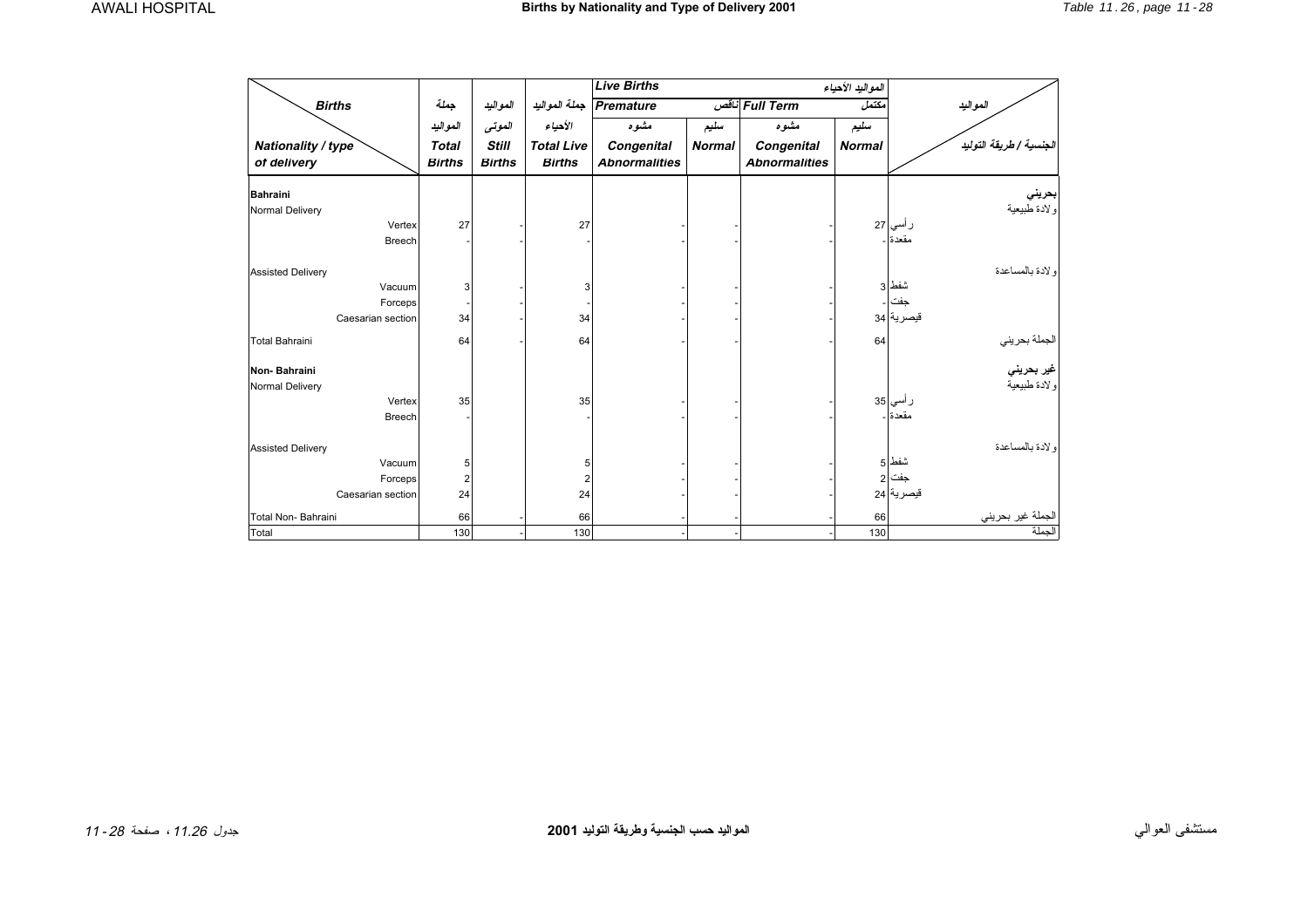<span id="page-3-0"></span>

|                        | <b>Procedure Type</b> |              |                |              |                                          |
|------------------------|-----------------------|--------------|----------------|--------------|------------------------------------------|
|                        | الجملة                | صغيرة        | متوسطة         | كبيرة        |                                          |
| <b>Department</b>      | <b>Total</b>          | <b>Minor</b> | Intermed.      | <b>Major</b> | القسم                                    |
| General Surgery        | 285                   | 257          | 27             |              | الجراحة العامة                           |
| Orthopedics & Fracture | 50                    | 50           |                |              | العظام                                   |
| Urology                | 9                     | 8            |                |              | امر اض المسالك البولية<br>جر احة التجميل |
| <b>Plastic Surgery</b> |                       |              |                |              |                                          |
| Paediatrics*           | 43                    | 43           |                |              | أمر اض الأطفال*                          |
| Ear, Nose & Throat     | 34                    | 19           | 15             |              | أنف وأذن وحنجرة                          |
| Opthalmology           | 0                     |              |                |              | امراض العيون                             |
| Gynecology             | 41                    | 37           | 4              |              | أمراض النساء                             |
| Obstetrics             | 62                    | 2            | $\overline{2}$ | 58           | أمراض الولادة                            |
| Dental                 | 18                    | 7            | 11             |              | الأسنان                                  |
| <b>Others</b>          | 116                   | 116          |                |              | أخرى                                     |
| Total                  | 658                   | 539          | 60             | 59           | الجملة                                   |

\* أمراض الأطفال : (عملية ختان الأطفال - 41 ) *(41 - Circumcisions (Paediatrics\**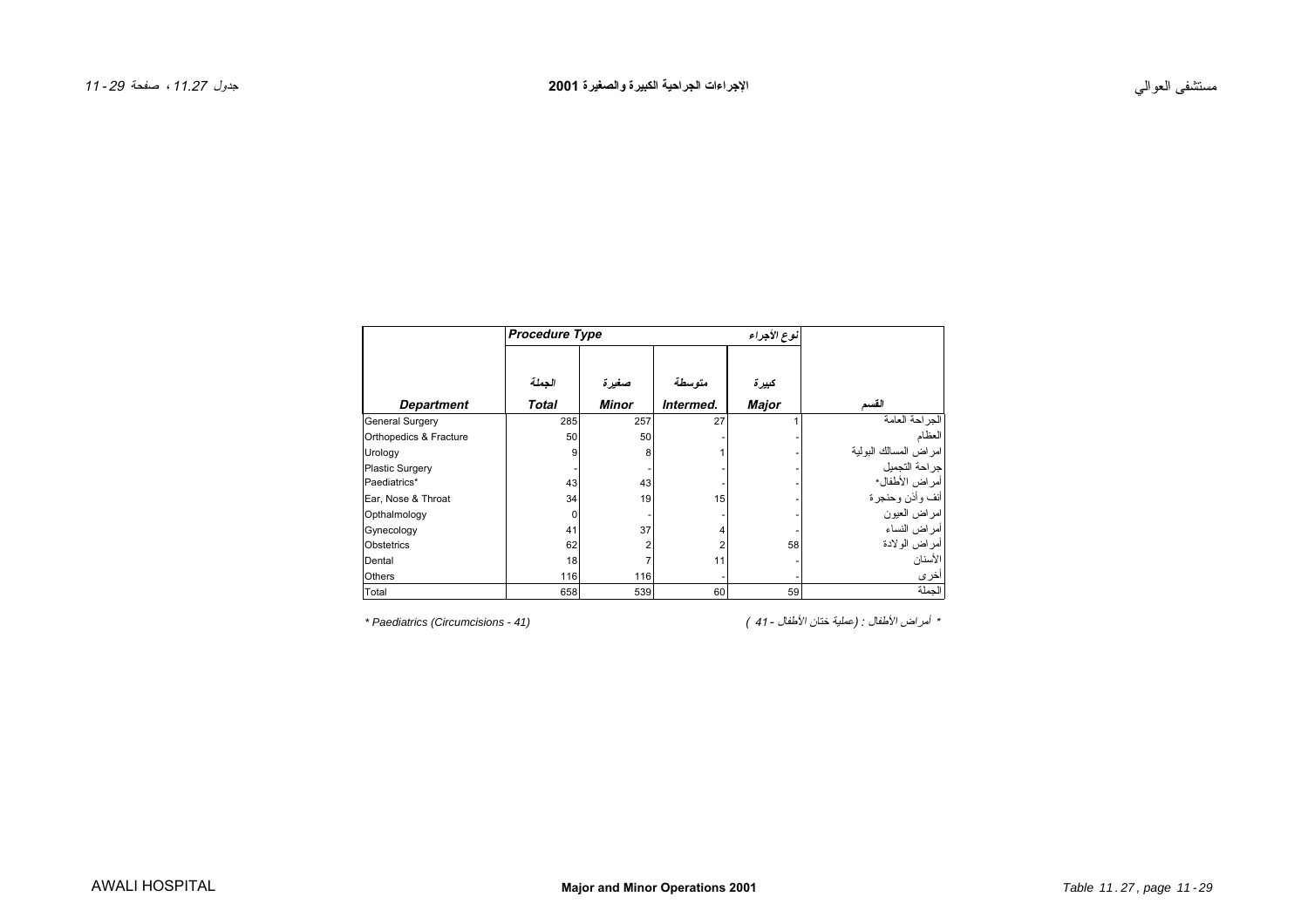<span id="page-4-0"></span>

|        | <b>Post operation days</b> |               |      |       | Pre operation days الأيام بعد العملية |        |      | الأيام قبل العملية |                           |                       |
|--------|----------------------------|---------------|------|-------|---------------------------------------|--------|------|--------------------|---------------------------|-----------------------|
| الغروج | المتوسط                    | الوسيط        | أعلى | ألنسى | المتوسط                               | الوسيط | أعلس | ألنسى              | القسم                     |                       |
| Disch. | Avg.L.S.                   | <b>Median</b> | Max. | Min.  | Avg.L.S.                              | Median | Max. | Min.               | <b>Department</b>         |                       |
| 85     | 1.0                        |               |      |       |                                       |        |      |                    | - Medical                 | الباطنية              |
| 314    | 3.0                        | 3             | 6    |       | 1.0                                   |        |      |                    | 1 Surgery                 | الجراحة               |
|        |                            |               |      |       |                                       |        |      |                    | - Opthalmology            | العيون                |
| 26     |                            |               | 3    |       |                                       |        |      |                    | - Ear, Nose & Throat      | الأنف والأذن والحنجرة |
| 20     | 1.0                        |               | 2    |       |                                       |        |      |                    | - Dental                  | الأسنان               |
|        |                            |               |      |       |                                       |        |      |                    | - Paediatrics             | أمراض الأطفال         |
|        |                            |               |      |       |                                       |        |      |                    | - Orthopedics & Fracture  | جراحة العظام والكسور  |
|        |                            |               |      |       |                                       |        |      |                    | - Plastic Surgery & Burns | جراحة التجميل والحروق |
| 498    | 5.0                        | 5             | 10   |       | 1.0                                   |        |      |                    | 1 Obstetrics/Gynecology   | أمراض النساء والولادة |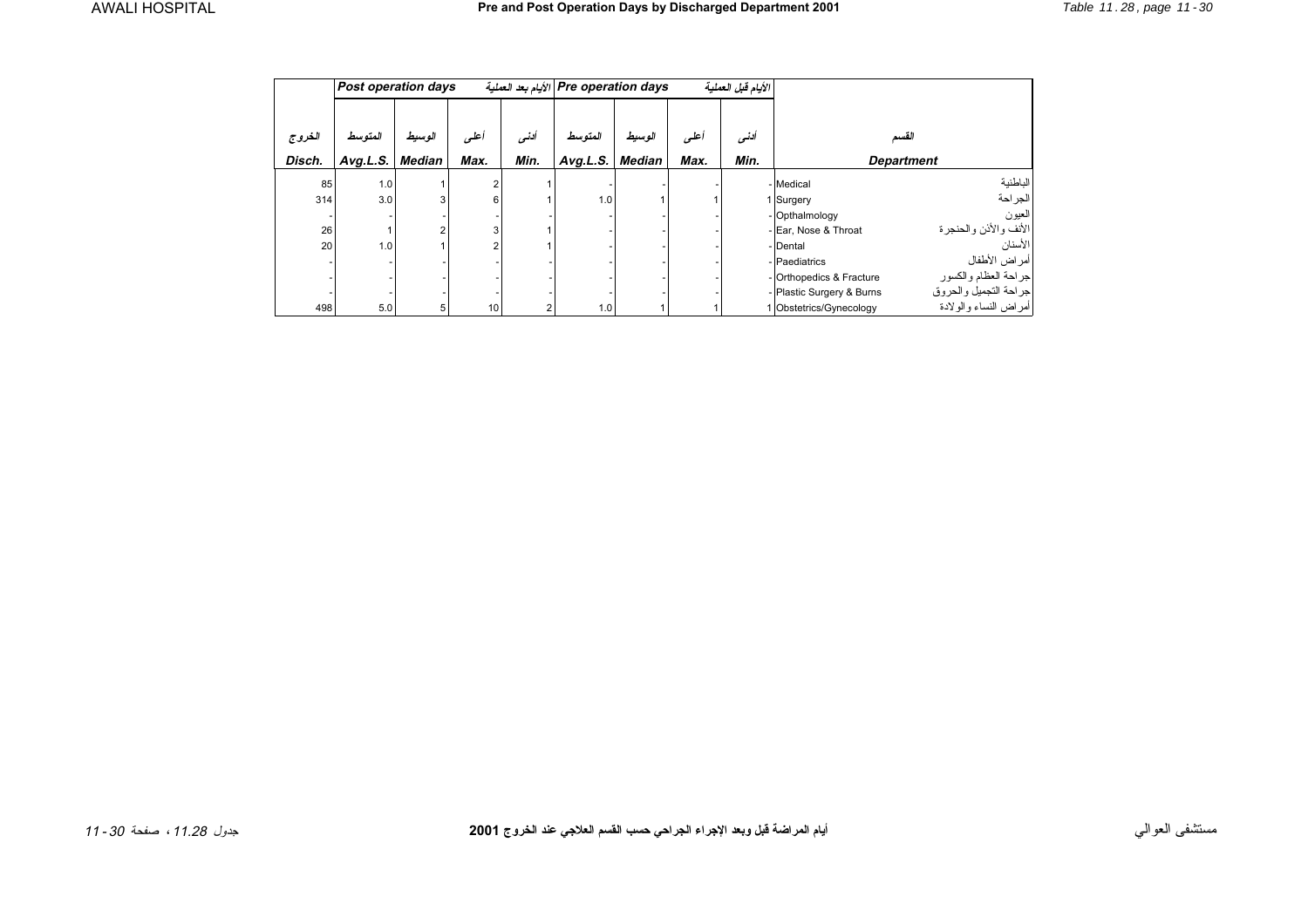<span id="page-5-0"></span>

|                       |                        |                       |               | 48 ساعة فائش           |                       |               | أقل من 48 ساعة         |                       |               |                     |                      | رمز           |
|-----------------------|------------------------|-----------------------|---------------|------------------------|-----------------------|---------------|------------------------|-----------------------|---------------|---------------------|----------------------|---------------|
|                       | Total                  |                       | الجملة        | 48hrs & over           |                       |               | Less than 48 hrs       |                       |               |                     |                      | التصنيف       |
| <b>Cause of Death</b> | الجملة<br><b>Total</b> | غیر بحرینی<br>Non-Bah | بعريني<br>Bah | الجملة<br><b>Total</b> | غیر بحرینی<br>Non-Bah | بعرينى<br>Bah | الجملة<br><b>Total</b> | غیر بحرینی<br>Non-Bah | بتريني<br>Bah | النوع<br><b>Sex</b> | سبب الوفاة           | ICD 9<br>Code |
|                       |                        |                       |               |                        |                       |               |                        |                       |               | اذكر<br>- Male      |                      |               |
| $\cdots$              |                        |                       |               |                        |                       |               |                        |                       |               | أنثى<br>- Female    | $\sim$ $\sim$ $\sim$ |               |
|                       |                        |                       |               |                        |                       |               |                        |                       |               | حملة<br>Total       |                      |               |
|                       |                        |                       |               |                        |                       |               |                        |                       |               | ذكر<br>- Male       |                      |               |
| Total                 |                        |                       |               |                        |                       |               |                        |                       |               | أنثى<br>- Female    | الجملة               |               |
|                       |                        |                       |               |                        |                       |               |                        |                       |               | جملة<br>Total       |                      |               |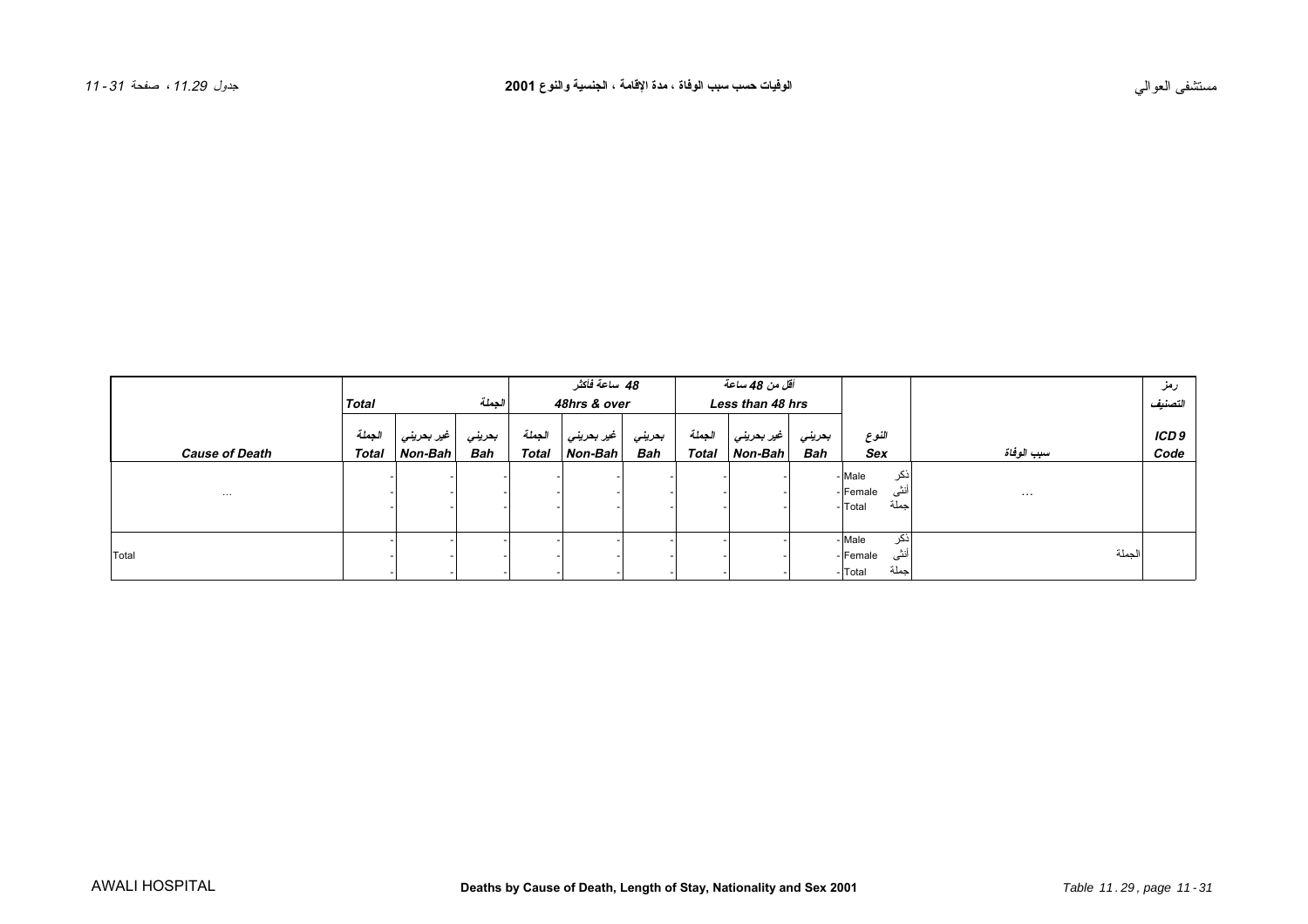<span id="page-6-0"></span>

|              |                 |                 |              | من سنتين الى خمس سنوات |                   |              | من سنة الى سنتين  |                | أقل من سنة   |                     |        |                                   |                                                                        |  |
|--------------|-----------------|-----------------|--------------|------------------------|-------------------|--------------|-------------------|----------------|--------------|---------------------|--------|-----------------------------------|------------------------------------------------------------------------|--|
| <b>Total</b> |                 | الجملة          |              | $2 - 5$ years          |                   |              | $1 - 2$ years     |                |              | <b>Below 1 year</b> |        |                                   |                                                                        |  |
| الجملة       | غير بحريني      | بعريني          | الجملة       | غير بحريني             | بحريني            | الجملة       | غير بحريني        | بحريني         | الجملة       | غير بحريني          | بحريني |                                   | نوع التطعيم                                                            |  |
|              | Non-            |                 |              | Non-                   |                   |              | Non-              |                |              | Non-                |        | Type of vaccine                   |                                                                        |  |
| <b>Total</b> | <b>Bahraini</b> | <b>Bahraini</b> | <b>Total</b> |                        | Bahraini Bahraini | <b>Total</b> | Bahraini Bahraini |                | <b>Total</b> | Bahraini Bahraini   |        |                                   |                                                                        |  |
|              |                 |                 |              |                        |                   |              |                   |                |              |                     |        | <b>Hepatitis B/DPT/HIB</b>        | التهاب الكبد الوباني(ب) / التطعيم                                      |  |
| 141          | 63              | 78              |              |                        |                   |              |                   |                | 141          | 63                  | 78     | Dose 1                            | الثلاث <i>ي هيم</i> وفلز ا <b>نفلونزا (ب)</b><br>جرعة اول <sub>ى</sub> |  |
| 115          | 46              | 69              |              |                        |                   |              |                   |                | 115          | 46                  | 69     | Dose 2                            | جر عة ثانية                                                            |  |
| 144          | 64              | 80              |              |                        |                   |              |                   | $\overline{2}$ | 140          | 62                  | 78     | Dose 3                            | جرعة ثالثة                                                             |  |
| 128          | 67              | 61              |              |                        |                   | 127          | 67                | 60             |              |                     |        | Booster 1 dose                    | جرعة منشطة أولىي                                                       |  |
| 108          | 51              | 57              | 108          | 51                     | 57                | $\Omega$     |                   |                |              |                     |        | Booster 2 dose                    | جرعة منشطة ثانية                                                       |  |
|              |                 |                 |              |                        |                   |              |                   |                |              |                     |        | Poliomyelitis                     | شلل الأطفال                                                            |  |
|              |                 |                 |              |                        |                   |              |                   |                |              |                     |        | <b>Birth</b>                      | عند الولادة                                                            |  |
| 141          | 63              | 78              |              |                        |                   |              |                   |                | 141          | 63                  | 78     | Dose 1                            | جرعة اولىي                                                             |  |
| 123          | 49              | 74              |              |                        |                   |              |                   |                | 123          | 49                  | 74     | Dose 2                            | جرعة ثانية                                                             |  |
| 166          | 75              | 91              |              |                        |                   | 35           | 17                | 18             | 131          | 58                  | 73     | Dose 3                            | جرعة ثالثة                                                             |  |
| 48           | 18              | 30              |              |                        |                   | 48           | 18                | 30             |              |                     |        | Dose 4                            | جرعة رابعة                                                             |  |
| 58           | 27              | 31              |              |                        |                   | 58           | 27                | 31             |              |                     |        | Booster 1 dose                    | جرعة منشطة أولىي                                                       |  |
| 33           | 14              | 19              | 33           | 14                     | 19                |              |                   |                |              |                     |        | Booster 2 dose                    | جر عة منشطة ثانية                                                      |  |
| 126          | 59              | 67              |              |                        |                   | 126          | 59                | 67             |              |                     |        | Mumps, Measles, Rubella<br>Dose 1 | الحصبة والحصبة الألمانية وأبو كعب<br>جرعة لولىي                        |  |
| 93           | 45              | 48              | 93           | 45                     | 48                |              |                   |                |              |                     |        | Dose 2                            | جرعة ثانية                                                             |  |